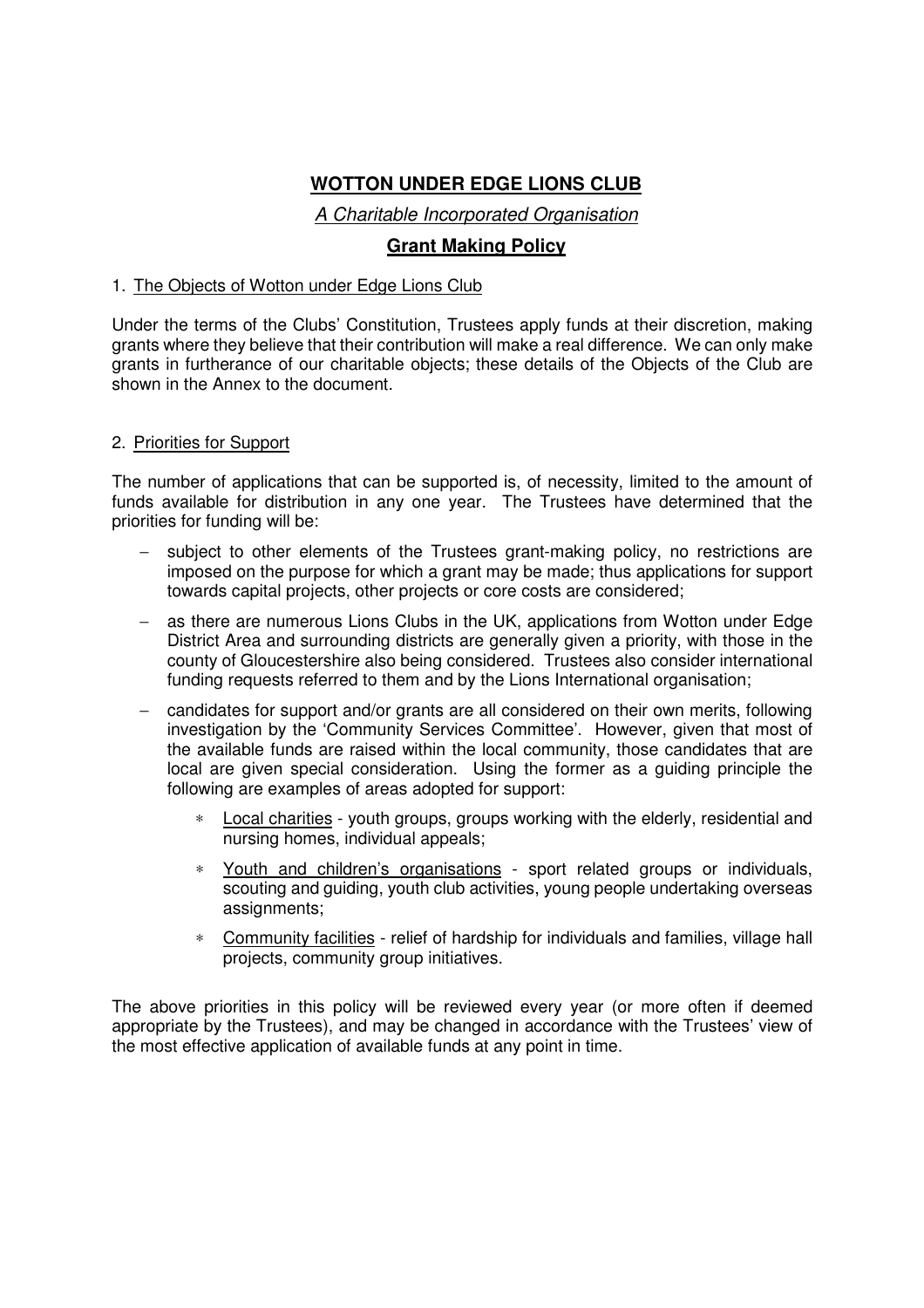### 3. Principles

In awarding grants, the Trustees will apply the following principles:

- Trustees will not normally support applications from large national charities (unless it is from and for the local branch use) or charities dedicated to issues deemed by the Trustees to be already well funded:
- Trustees will work with other organisations to fund initiatives beyond the financial scope of a single organisation;
- all applications from previous recipients of grants or from previously unsuccessful applicants will be considered by Trustees on their own merits. Although Trustees will have regard to the outcome of the previous grant, any new application will not receive preferential or adverse consideration.

### 4. Exclusions

The Trustees will not normally approve the use of funds for:

- medical research projects of international, national or locally based charities;
- purposes for which government has a statutory responsibility to provide.

#### 5. Grant Application Process

All applications for grants should be made to Lion Secretary through the website http://www.wottonlions.org. Whilst the initial contact may be by any electronic means, all applications must be supported by way of a paper application document.

Before awarding a grant to an organisation or an individual, the Trustees require that the applicant should:

- inform the Trustees of the purpose of the application, details of the project, the way in  $\overline{a}$ which the grant will be used and how it will be managed effectively for its intended purpose:
- provide adequate information regarding the identity and financial status of the applicant and/or of the status of the person(s) who will carry out the project/work;
- demonstrate that the recipient (whether an organisation or an individual) has and will  $\frac{1}{2}$ be adequately insured both in relation to any equipment and facilities purchased by the grant; also in relation to any risk of injury by reason of the project or purpose for which the grant is awarded:
- all equipment purchased with the grant is owned and remains the property of the grant recipient (whether an organisation or an individual);
- on receipt of the grant, either by cheque or through bank transfer, a written acknowledgement of the receipt is to be issued to the Lion Secretary;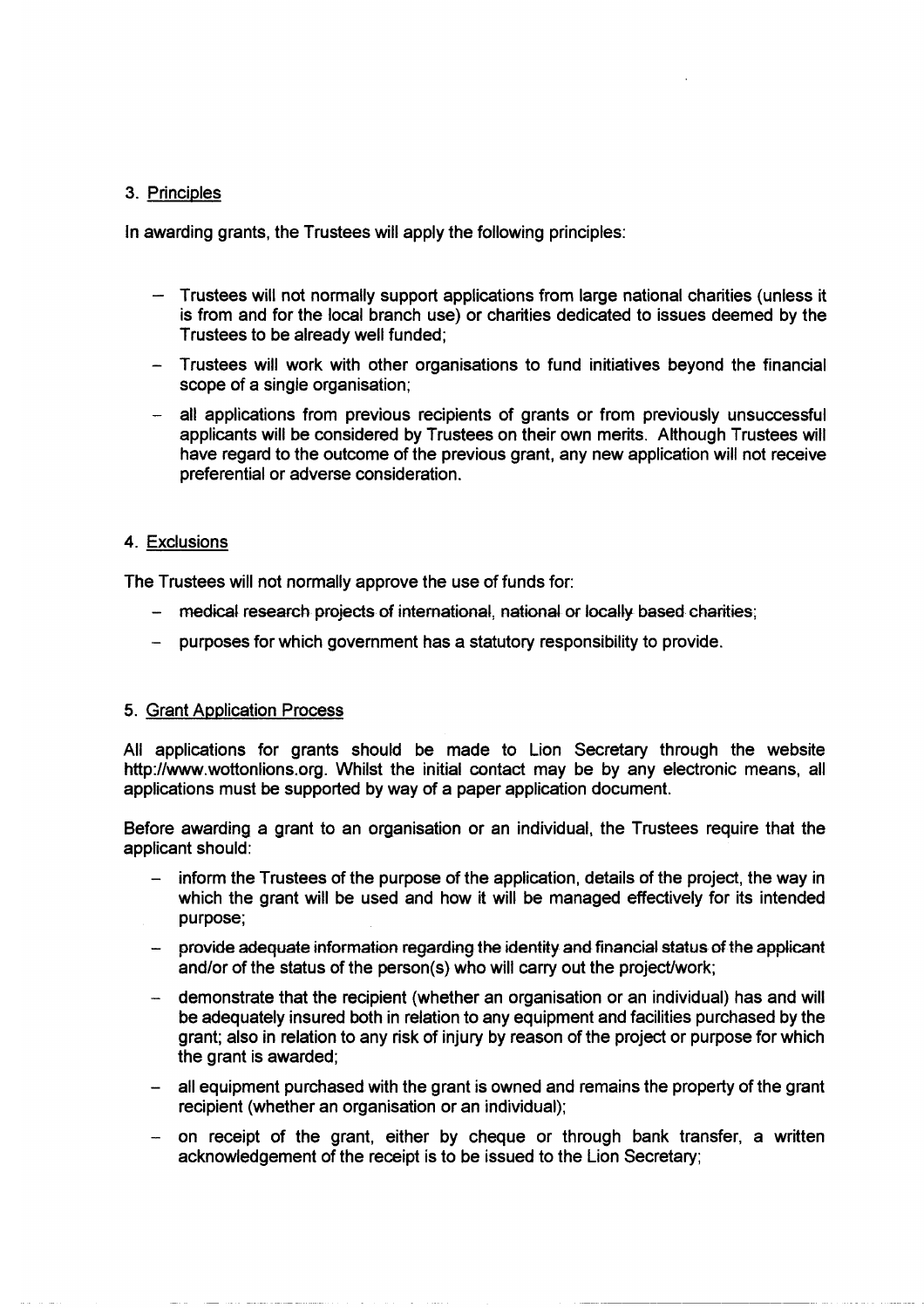to comply with the Data Protection Act 1998, applicants are required to consent to the use of personal data supplied by them in the processing and review of their application. This includes transfer to and use by such individuals and organisations as the Trustees deem appropriate. The Trustees require the assurance of the applicant that personal data about any other individual is supplied to the Trustees with his/her consent. At the point of submitting application, applicants are asked to confirm this consent and assurance.

#### 6. Assessment Process

The assessment process will be that:

- all grants applications will be subject to initial assessment to ensure that they meet the basic criteria for funding. Grants will be considered by the Trustees at their meetings and they will aim to write to all applicants informing them of the outcome of their application for funding within three months of the date of the application;
- Trustees will not be obliged to provide an explanation to the applicant should their application be unsuccessful, however Trustees do realise the importance of feedback and will where appropriate provide suitable comment to the applicant:
- applicants should note that Trustees receive far more applications than they have funds to support. Even if a project fits with the criteria and priorities of the Trustees and a detailed assessment has been made, Trustees may still be unable to provide the grant.

### 7. Monitoring and Publicity

It is the policy of the Trustees to monitor at their discretion, all grants made. Where the grant is for an extended period, project progress should be reported on a regular basis. In addition to reports detailing progress, grant recipients are expected to provide:

- a statement of how the grant monies have been spent, this may be in writing or to take up the opportunity (where appropriate) to visit Trustees to deliver a personal report of how the grant has been spent:
- details (where appropriate) of other funds applied to the same project:
- Trustees or their representative(s) may, where appropriate, visit the applicant to view the progress/success of the project and see how and where the grant has been spent.

Trustees ask applicants to consent to the use of their information and project details for publicity purposes, including on-line, in print and otherwise.